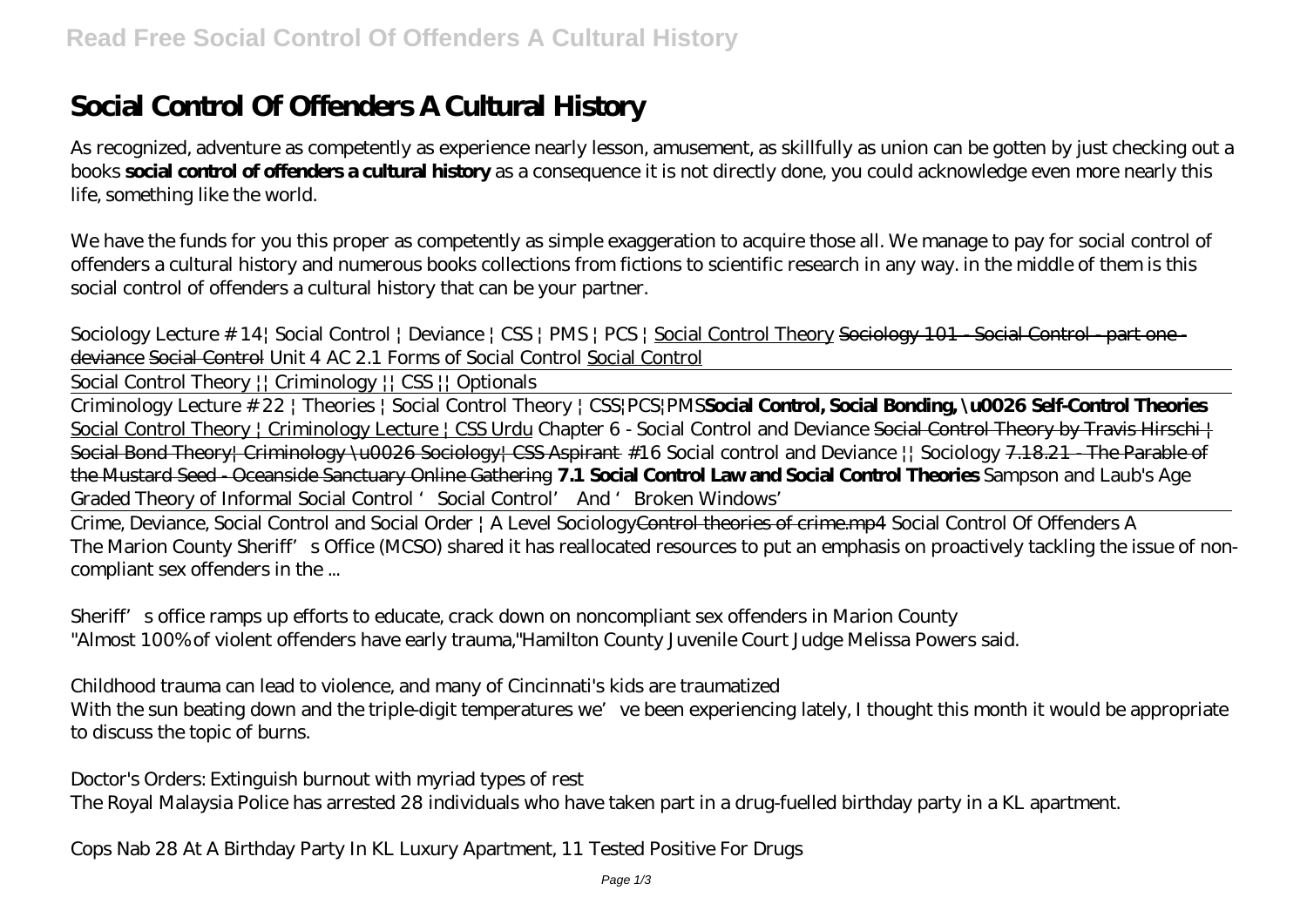The Marion County Sheriff's Office (MCSO) shared it has reallocated resources to put an emphasis on proactively tackling the issue of noncompliant sex offenders in the ...

*Marion County Sheriff's office ramps up efforts to proactively tackle issue of non-compliant sex offenders* The argument of lack of social programmes and opportunities ... but it can be challenging to control crime and quickly punish offenders while also ensuring our constitutional rights are not ...

## *Crime control: Myth or mystery?*

The administration seems to feel their job is over since the number of new patients has abated. In the absence of any control by the administration, it is free for all at Sukhna Lake or markets.

## *Take a cue from Delhi or introduce exemplary punishment for crowded areas, say residents*

Modeled after Seattle's LEAD -- Law Enforcement-Assisted Diversion-- the program will send some low-level, nonviolent offenders to social services instead of ... that they haven't been able to get ...

## *Help instead of handcuffs: Kane County launching pre-arrest diversion program*

As of 2019, this country's prisons remained overcrowded with 430,900 people convicted of drug crimes, while drug offenders represented 46% of all those in federal penitentiaries.

## *America's Drug Wars: Fifty Years of Reinforcing Racism*

The federal government's criticism of social media for the rapid spread of COVID-19 misinformation amid the Biden administration's push for vaccinations is expected to dominate this week's Sunday news ...

## *Sunday shows preview: Feds slam social media over COVID-19 misinformation*

"Individual factors, such as the youth's self-control ... adding that these offenders may instead be required to undergo rehabilitative programmes run by social service agencies.

*Young offenders face more challenges completing probation amid factors like impulsiveness, peer influence: MSF* During a regularly scheduled meeting, DeSantis and his GOP colleagues on the Florida Clemency Board approved pardons for nonviolent offenders of mask orders, social distancing and more.

# *Governor grants full pardons to offenders of local COVID-19 rules*

The present problem of community gun violence in the Champaign-Urbana area appears to be beyond the immediate control of local ... space should be reserved for offenders who are violent or ... Page 2/3